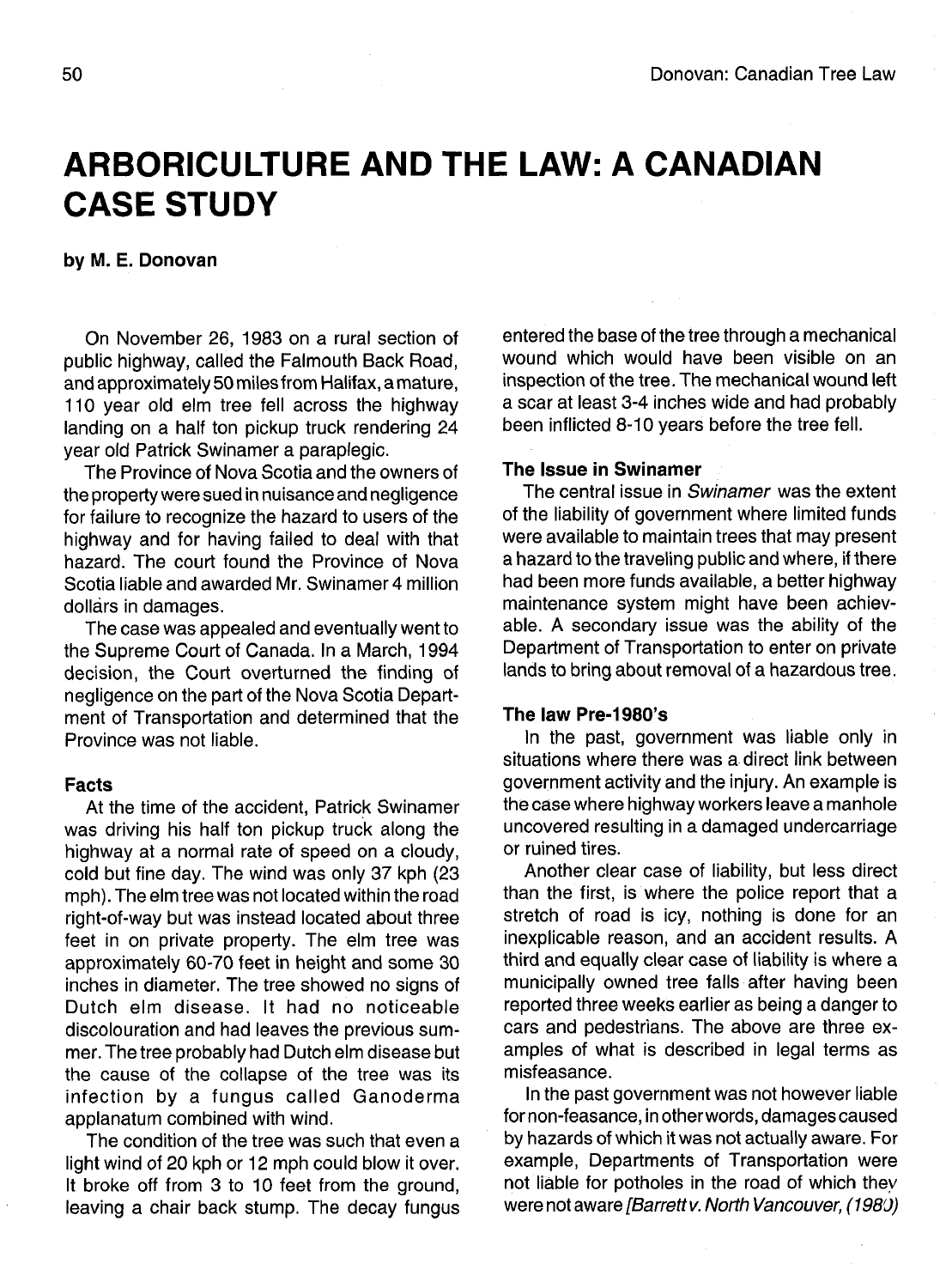### 2S.C.R.418].

### **The Law in the 1980's**

**a) Kamloops v. Nielsen.** In 1984 in a case involving the City of Kamloops, British Columbia, the Canadian courts started moving away from the concept of misfeasance and non-feasance as a result of a 1978 English decision, [Anns v. Merton Borough Council (1978) A.C. 728 (H.L.)]. The Supreme Court of Canada decision in Kamloops resulted in municipalities being found liable in a great number of instances where this would never have previously been the case. The courts began to take the view that once a municipality was in the maintenance or inspection business, whetherthat be tree maintenance, road maintenance or inspection business, building maintenance or sewer maintenance, then responsibility flowed toward those injured by any failure to maintain. It should be noted thatthe English courts have now reversed themselves and have abandoned this approach, although Canadian courts have not. [Murphy v. Brentwood District Council, (1990) 2 All E.R. 908]

**b) Just v. British Columbia.** An example is the decision in Just v. British Columbia, [(1989) 2 S.C.R. 1228] where Just was very badly hurt and his daughter killed by a boulder that fell on Just's car while traveling on the highway from the City of Vancouver to the ski resort at Whistler, B.C. The Supreme Court of Canada found that the B.C. Highways Department could be liable for any negligence in the making and carrying out of operational decisions. What was of particular interest in Just was that the court said that the manner in which the Highways Department carried out inspections and their frequency, how and when it cut trees or inspected them, and when it carried out scaling operations were all manifestations of the implementation of the policy decision to inspect and were operational in nature.

Only in the event of a policy decision that had been made to maintain the highway to the standard that the allocated funds would allow, would the municipality be protected. Liability would ensue if the allocation of the funds had been left to the discretion of the highway superintendent.

This presented a very scary situation for municipal staff which some have described as setting up municipalities as insurers for those who use the highways.

**c) U.S. legal situation.** In the United States there is generally no liability where the government agency has a discretion whether to provide the service. In addition, with respect to matters within the federal jurisdiction, the Federal Tort Claims Act applies which provides in part:

The provisions of this chapter...do not apply to. ..any act or omission... based upon the exercise or performance or the failure to exercise or perform a discretionary function or duty...whether or not the discretion involved be abused.

The purpose of this provision was to prevent second-guessing of legislative and administrative decisions. The provision was considered in United States v. Varig [967 U.S. 2976 (1984)] where there was a claim arising from the crash of an aircraft and the Federal Aviation Authority's failure to check specific items, when certifying for use in commercial aviation. Based on the Federal Tort Claims Act, there was no liability found.

In recent years there has been an awakening to the import of the decisions of Canadian courts in the 1980's with the consequence that the Supreme Court of Canada commented in CN v. Nosk Steamship Co.,  $\int (1992) 1 S.C.R. 1021$ ] that if there are no limitations on this concept, the courts may end up running the highway system and not the government agency that has been assigned to do so.

# **Swinamer**

How does this tie in to the responsibility to maintain a healthy tree system? In the Swinamer case, the Supreme Court of Canada stated at p. 11

In Just it was found that maintenance extended to the reasonable prevention of injury to travelers from dangerously situated rocks which could fall on the highway Similarly, there is a duty owed to users of the highway to take reasonable steps to prevent accidents which can ensue from trees that constitute a hazard falling on the highway. There can be no reasonable distinction drawn between dangerously situated rocks which fall on a highway and obviously dead or hazardous trees which fall on the highway.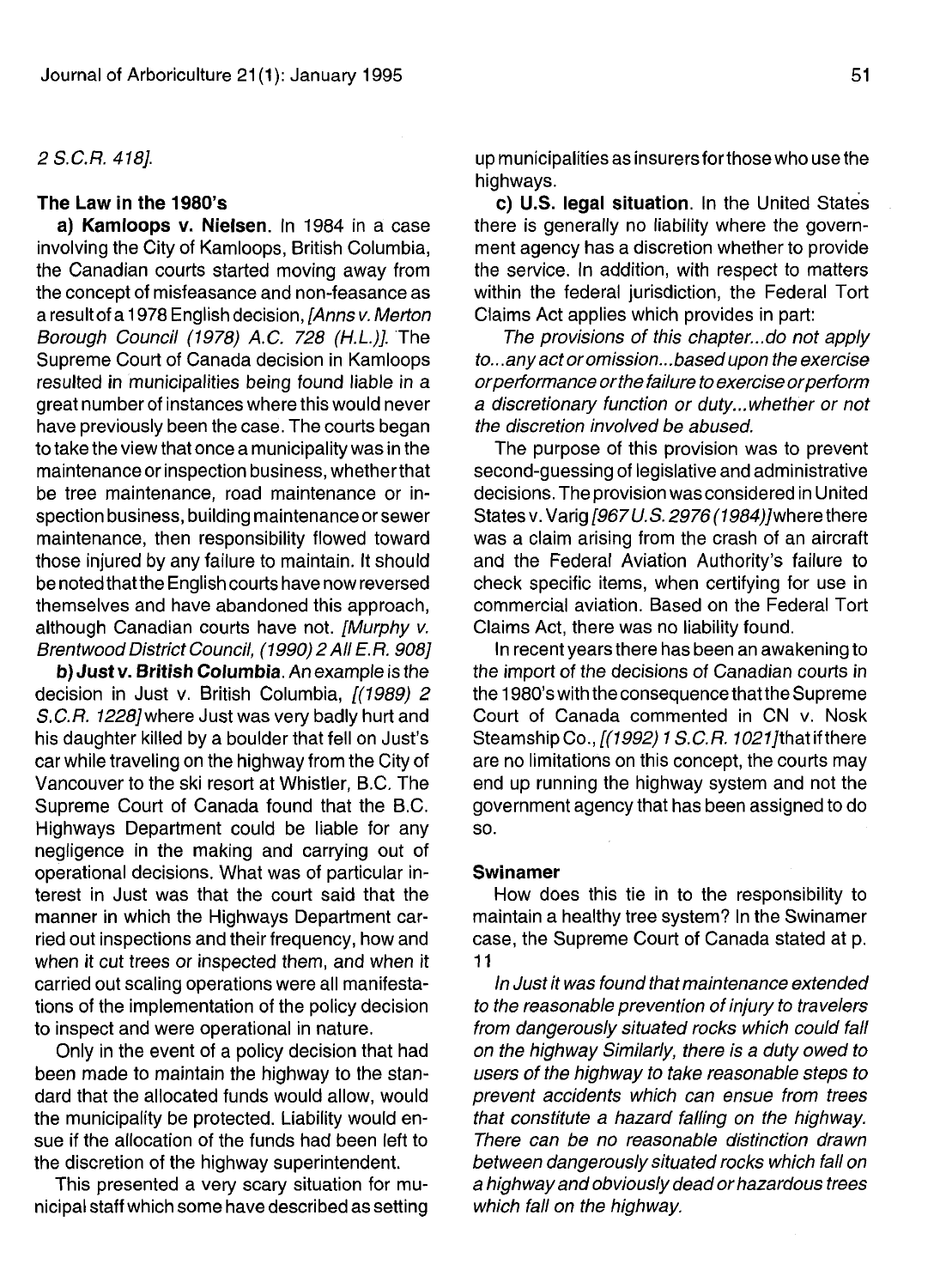**a) Legislative regime.** The applicable statutory provision in Nova Scotia can be found in section 5 of the Nova Scotia Public Highways Act, which provides:

5. The Minister may construct or maintain any highway, or may on behalf of Her Majesty in right of the Province enter into contracts or agreements for such construction or maintenance, but nothing in this Act compels or obliges the Minister to construct or maintain any highway or to expend money on any highway.

The court was not prepared to rely upon section 5 of the Public Highways Act to absolve the Department of Transportation from liability. The Supreme Court of Canada took the position that the wording was not sufficiently clear that this was intended to limit the Department of Transportation's responsibility of ensuring that the roadway was free from hazards, such as overhanging trees.

**b) Trespass.** In the Swinamer case one of the arguments advanced by the Province of Nova Scotia was that because the tree was on private property it had no authority to enter on private property to remedy the situation. The Supreme Court of Canada found at p. 15

Once again I cannot accept this argument. The presence, adjacent to the highway, of an obvious danger to the users of that highway would justify the respondent entering on the property to remedy the situation.

It is rather bizarre to think that the Department of Transportation could leave a very old, very large tree leaning precariously over the highway without taking steps to remedy the situation, simply because it was located just outside the highway right-of-way. The tree would constitute a continuing danger to all that use the highway. Its removal would be essential for the safety of all who traveled the road.

In so stating the Supreme Court of Canada referred to an American case, a decision of the Supreme Court of Mississippi in Barron v. City of Natchez [90 So. 2d 673 (1956)] which in its turn, quoted another American case of Inabinett v. State Highway Department [12 SE 2d 848] where at p. 851 the court stated:

It is settled that the tree which caused the injury was growing just off the highway, on the land of Miss Gonzales, within two inches of the line of her land. The question arose and was discussed whether the highway agents or employees could enter the land of Miss Gonzales and remove the tree. We think it is held by most of the courts that such action is not a trespass, but falls within the scope of the duty of the Highway Department to keep the road safe for those who are lawfully upon it.

It is not to be understood that the highway officials may at their own free will enter upon the lands of others and cut trees, even for use on the highway, but we do say that if they know, or in the exercise of ordinary care in their duty of keeping the highway safe for public use should know, that a tree is dangerous to the safety of the public in its use of the highway, it is its duty to enter upon the land and remove the danger.

Thus both the Canadian and American law on the ability to access private property to remove a hazard to the traveling public is the same.

**c. Policy vs administrative/operational decision.** The key issue in Swinamer, however, was who had made the spending decision. And was that decision a policy decision or was it an administrative/operational decision? An important factor in the Swinamer case was that there was no general program in effect to inspect trees. In the Just case falling rocks were a continual problem on the Whistler Highway. The road often had to be closed during periods of heavy and prolonged rains. There was a regular program of rock inspection.

In Swinamer the Nova Scotia Department of Transportation had a policy to identify obviously dead and dangerous trees in order to apply for funds to remove them. There was no existing policy to always remove dead or diseased trees because of the limited availability of funds. The court in looking at this issue stated at p. 20

It is significant that Mr. Colburn, the divisional engineer, testified that if he had decided to use the money from his general budget to cut the identified trees, he would have had to make cuts in other maintenance activities which could equally adversely affect the security of users of the highway. He was, in fact, setting priorities for the allocation of available funds. It is also significant that the